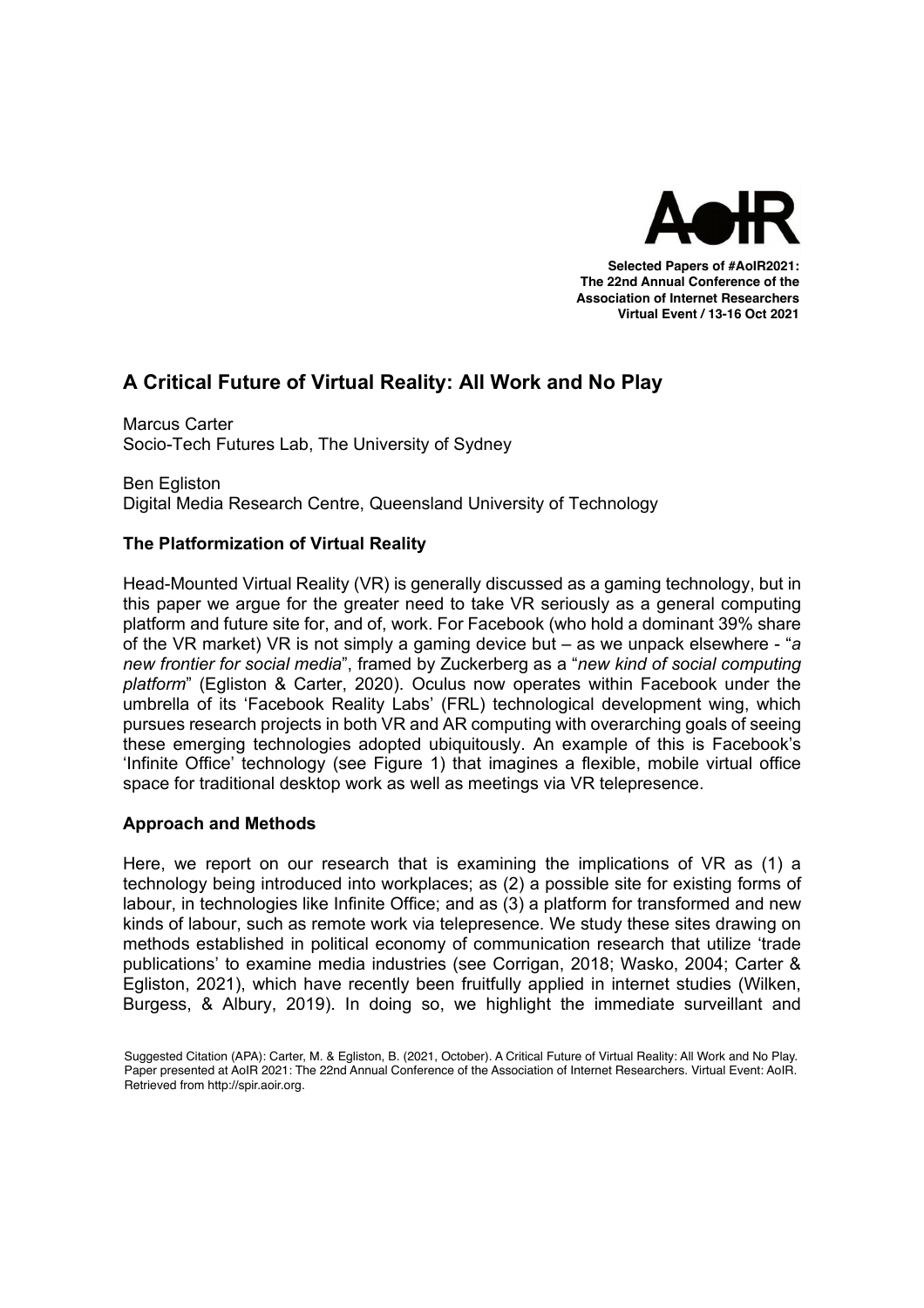discriminatory issues, and identify the ways that VR may be utilized to undermine worker rights and working conditions.

#### **Algorithmic Discrimination in VR Enterprise Training**

One emerging site for VR in the workplace is in workplace training and assessment, a deployment vulnerable to algorithmic discrimination. For instance, in 2019 Walmart announced its partnership with VR start-up STRIVR, describing how they have been using interactive VR scenarios to train employees and for the hiring process. In related news coverage, they describe the promotion – and 10% pay rise - for a 12-year employee based on performance in the VR training. While Walmart emphasise that VR assessment is only one of the "data points" used in hiring decisions, the VR companies we examined enthusiastically frame the potential for the complete automation of hiring decisions based on the "objective" data collected from VR use.

Claims like these echo existing concerns with the use of learning analytics to categorize and assess, and algorithmic decision making more generally (Andrejevic, 2019). VR data is of course not "*objective*"; while we found no discussion of the training datasets in our study (Carter & Egliston, 2021), commercial machine-learning products are typically trained on biased datasets of neurotypical, male, and able-bodied engineers (Mehrabi et al. 2019). In the context of VR learning analytics, this has the potential to be a form of



*Figure 1 - Screenshot from Facebook's 'Infinite Office' Oculus Quest application, that imagines a mobile workplace fully operationalized within the Facebook platform.*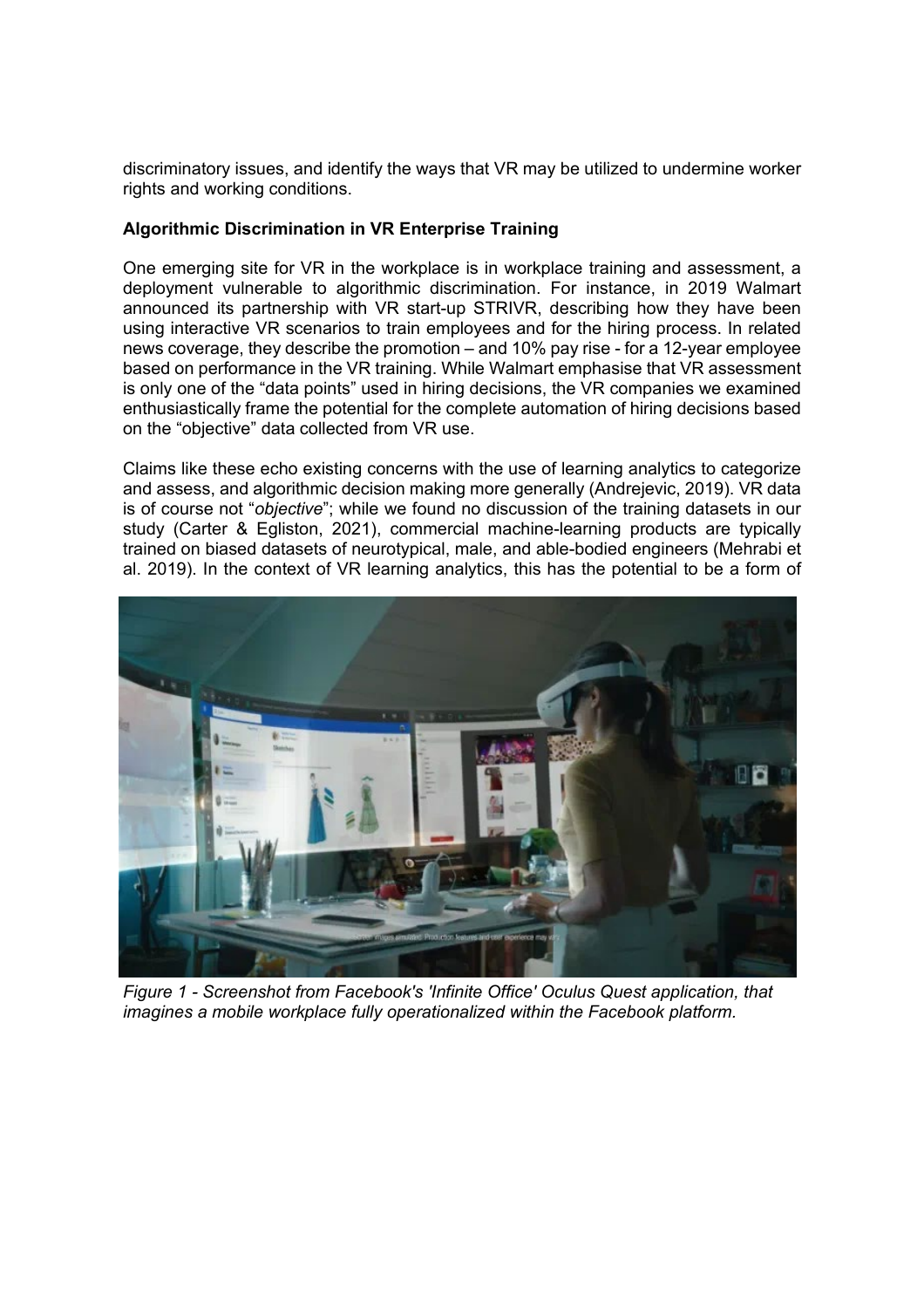Eugenic Gaze (via Swauger, 2020) as they may codify xenophobia, ableism and white supremacy behind the black-box of algorithmic bias, "*while avoiding equity-based critiques because of our belief in the neutrality of data and technology*" (Swauger, 2020).

Viewed through this lens, we see how VR tools are not just a means of immersive simulation, but also of data collection derived from a scenario that is "real" enough to inspire confidence in the data's veracity. Our work consequently warns that VR may become a pervasive site for discrimination. Where VR diverges from other technologies in this regard is in the belief in the capacity of VR to quantify the entire cognitive and physical experience of the user: what we refer to as *a fantasy of perfect data.*

## **Productivity Tracking and Analytics in the VR Workplace**

Where we see this issue emerging in the future is in the intersection of VR workplace tools, like Facebook's 'Infinite Office' (see Figure 1) and the data driven 'employee productivity' tracking and analytics apparatus being advanced in workplaces like Amazon warehouses and through software suites like Microsoft 365, which assign individual employees 'productivity scores' based on their use of related software.

What VR – and its fantasy of perfect data – offer this surveillance ensemble is in line with Mark Andrejevic's concept of framelessness, which he uses to describe the contemporary drive of big tech to create a digital 1:1 map of the entire world. This global platform, powered by cameras and sensors everywhere, is intended to serve the purpose of "*reflecting the world back to itself in machine readable form*" (p. 114) to serve the totalizing ambition of automation.

It is likely that VR will become a site for labour. This may take the form of becoming the replacement for the desktop computer (as 'Infinite Office') imagines, or in other contexts such as customer services delivered over VR chatrooms, or remote telepresence work with robots (discussed below). Our concern is that this offers employers and big tech a new source of data (that is biometric, see Pfeuffer et al. 2019; Miller et al. 2020) for surveillance, algorithmic analysis, and control.

## **VR, Telepresence and the Gig Economy**

Integrated with this issue of workplace analytics, another potential workplace application for VR that offers significant concern is in the emergence of VR as an interface for teleoperated robots. For instance, in 2020, Japanese grocery chain FamilyMart announced a partnership with robotics company Telexistence involving robots in grocery stores – controlled by remote operators using a VR headset - stocking shelves (Imada, 2020). Separate from the use of autonomous robots, our concern is with the mobilization of VR-enabled robots in the context of precarious labour and the gig economy. FamilyMart's "*remote controlled robot 'employees''*" were announced with the 'benefit' of allowing "*people to have more flexible work schedules*", highlighting how the commonly